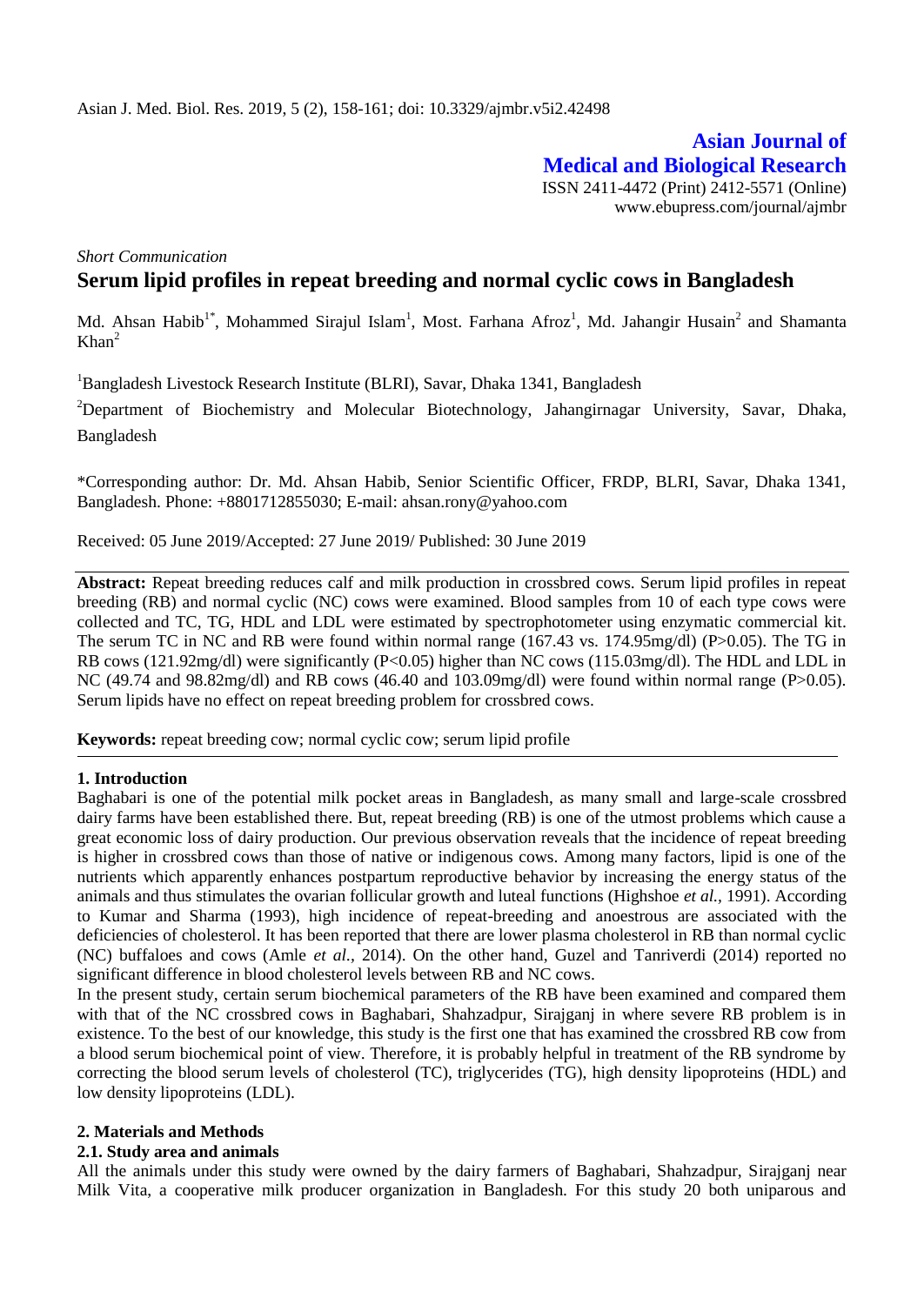multiparous high yielding dairy crossbred cows (10 normally cyclic and 10 RB cows) were taken into consideration from the respective study area during the period from April to May 2017. The age of the experimental cows ranged from 5 to 9 years old and body condition scores were from 3 to 3.5, according to the five-scale point system. The experimental cows were divided into two groups having 10 cows in each group. The first group was the RB cows which were recognized according to the case history from the cow owners, farm records, visual diagnosis and by rectal palpation. The second group served as a reference group including healthy normal cyclic (NC) cows.

## **2.2. Serum collection and preservation**

By abiding the existing animal handling rules prevailing in Bangladesh, 10ml of blood samples were collected from the jugular veins of both RB and NC cows and were kept in 6 ml EDTA anticoagulant-coated tubes. The sample tubes were transferred in an ice container to the laboratory. Blood cells were removed from sera by centrifugation at 1000 rpm for 10 minutes. Blood serum was stored at -20°C until further analysis.

# **2.3. Laboratory analysis**

TC, TG and HDL levels were determined by using commercial standard kits as per the protocol of the manufacturer (Coral Clinical Systems, India). Serum TC was estimated by cholesterol esterase/peroxidase antiperoxidase method (CHOD/PAP, liquid kit) as described by Röschlau *et al.* (1974). Serum TG was estimated by glycerol-phosphate oxidase/ peroxidase anti-peroxidase method (GPO/PAP, liquid kit) as described by Burtis and Asheood (2006). Serum HDL was estimated by direct enzymatic method (liquid kit) same procedure as TC estimation. The absorbance of the dye was measured spectrophotometrically at 546 nm. All the samples were replicated twice during the laboratory testing for getting more accurate results. LDL in the blood serum was estimated using the method adopted by Friedewald equation 1992 (Cohn *et al.,* 1988) as follows: LDL = TC-  $(HDL+TG/5)$ .

# **2.4. Statistical analysis**

The biochemical data reproduced from the laboratory analysis were analyzed statistically using the independent two sample t-test (Snedecor and Cochran, 1994) to compare means between the groups. Result was expressed as mean±standard error (SE); P-value ˂ 0.05 was considered as significant. The data analysis was conducted using SPSS version 20.

## **3. Results and Discussion**

Cholesterol is a steroid and is a precursor of the steroid hormones that include sex hormones (Berg *et al.* 2002). Lipids are rich energy source and required for oocyte maturation (Dunning *et al.* 2014). The concentration of blood serum cholesterol as obtained in this study (Table 1) is within the normal range of 139-177mg/dl (Weatherby and Ferguson, 2002). Hesti *et al.* (2016) obtained 159.37 to 161.43mg/dl plasma cholesterol for lactating Holstein cows fed two types of diet which is very closely in agreement with this study. The results obtained in this study reveal that the concentrations of TC in serum for repeat breeding cows were not significantly different from those of normal cycling cows. This is in agreement with Ahmed *et al.* (2017), although they found comparatively lower levels of plasma cholesterol (74.5mg/dl in NC cows 87.9mg/dl for RB cows with p-value of 0.075) than this study. Burle *et al.* (1995) and Singh and Pant (1998) reported higher cholesterol levels in normally cycling cows than repeat breeders, whereas Dutta *et al.* (1991) had observed higher cholesterol levels in repeat breeders than normally cycling cows. Our finding is also consistent with a previous study of Guzel and Tanriverdi (2014). However, it is inconsistent with Amle *et al.* (2014).

As shown in Table 1 that TG was recorded to differ significantly (p-value = 0.027) and remained higher in blood serum of RB cows in comparison to NC cows, but still higher within the normal range 63-77mg/dl (Tighe and Brown, 2008). Ahmed *et al.* (2017), although found higher plasma TG in RB cows (68.9mg/dl) than those of NC cows (62.4mg/dl), but difference between groups was not significant. TG are fatty acid esters of glycerol and represent the main lipid component of dietary fat and fat depots of animals. TG, produced in the liver by binding glycerol and other fatty acids are transported by LDL and act as a storage source for energy.

The serum HDL concentration shows no significant differences (p-value  $= 0.067$ ) between groups (Table 1). Hesti et al. (2016) studied lipid profile of lactating Holstein fed two different diets and obtained serum concentration of HDL to be 70.52 and 67.48mg/dl which are somewhat higher than this study, but still within the normal range between 40-90mg/dl (Tighe and Brown, 2008) for dairy cows. HDL composed of low cholesterol (13% cholesterol and <5% triglycerides) and high protein (50%) which plays for transportation of cholesterol from tissues to liver (Weatherby and Ferguson, 2002).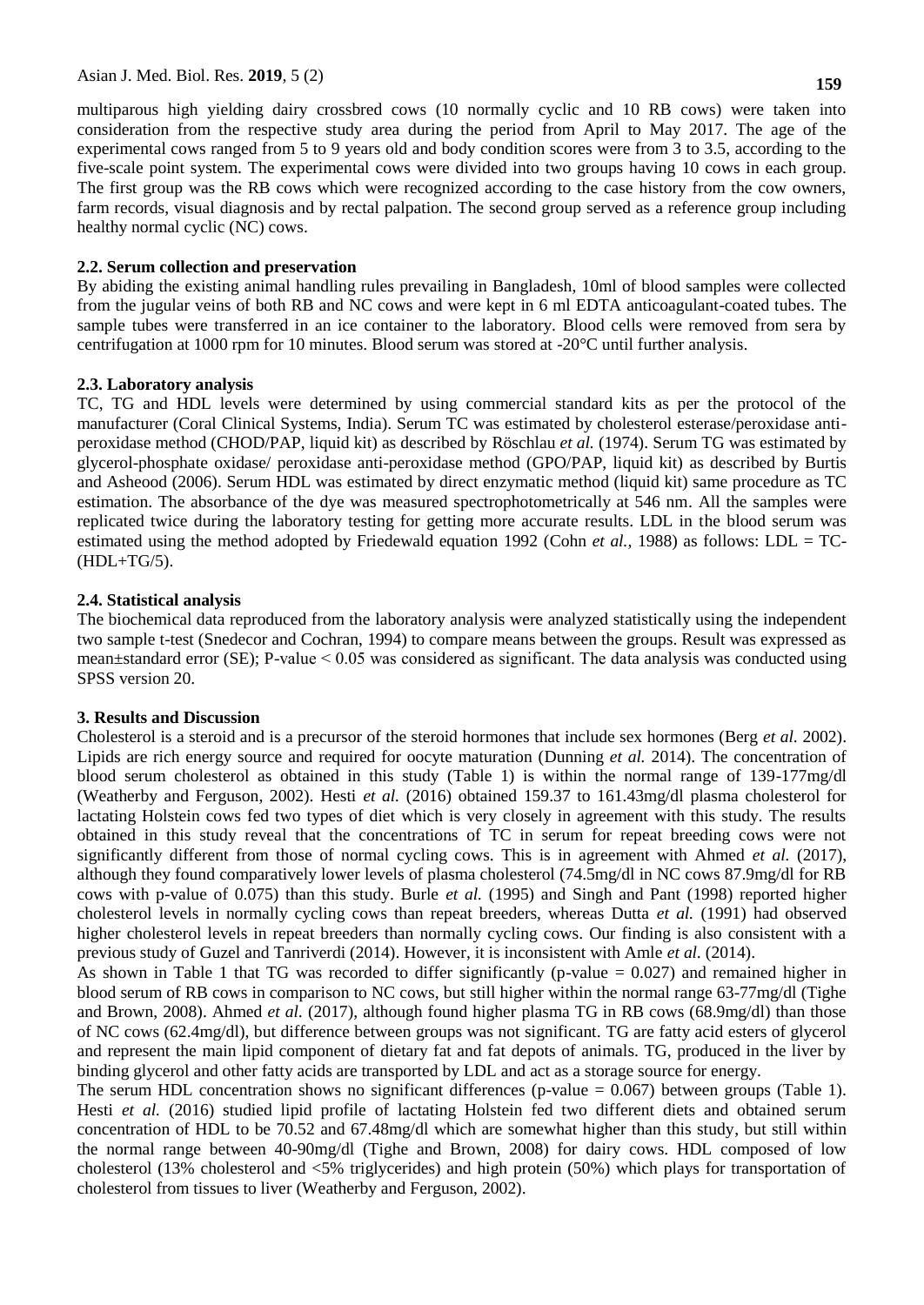The LDL concentration in blood serum did not differ significantly (p-value  $= 0.718$ ) between RB and NC cows as shown in Table 1. Hesti *et al.* (2016) reported serum LDL to be 74.77 and 80.21mg/dl for two dietary groups of cow, which are somewhat lower than this study, although both experimental results are within the normal range between 60-130mg/dl (Tighe and Brown, 2008) for dairy cows. LDL contains low protein and high cholesterol (50% cholesterol and 10% triglycerides) which serves a major carrier of essential fatty acids from the liver to the peripheral tissues for cell absorption and metabolism (Weatherby and Ferguson, 2002). Most species preferentially use LDL cholesterol as a precursor for ovarian steroid synthesis (Grummer and Carroll, 1988).

| Lipid profiles  | Normal cyclic cow           | <b>Repeat breeder cow</b> | <b>P-value</b> |  |
|-----------------|-----------------------------|---------------------------|----------------|--|
|                 | $(N = 10)$                  | $(N = 10)$                |                |  |
| $TC \, (mg/dl)$ | $167.43^{\circ}$ + 7.01     | $174.95^{\circ}$ ± 5.65   | 0.423          |  |
| $TG \, (mg/dl)$ | $115.03^b \pm 1.83$         | $121.92^{\circ}$ ± 2.44   | 0.027          |  |
| $HDL$ (mg/dl)   | $49.74^{\mathrm{a}}$ + 1.54 | $46.40^{\circ}$ ±0.76     | 0.067          |  |
| $LDL$ (mg/dl)   | $98.82^{\circ} \pm 10.08$   | $103.09^a \pm 5.82$       | 0.718          |  |

| Table 1. Comparison of serum lipid profiles between normal and repeat breeder cow. |  |  |  |  |  |
|------------------------------------------------------------------------------------|--|--|--|--|--|
|                                                                                    |  |  |  |  |  |

Values with different superscripts within a parameter in the same row differ significantly (P<0.05); TC, total cholesterol; TG, triglycerides; HDL, high density lipoproteins; LDL, low density lipoproteins; N, number of samples; P, level of significance.

## **4. Conclusions**

The study demonstrates the normal ranges of serum lipid concentrations for both NC and RB cows and also exposes no significant differences between groups of cows, except that of TG. Nevertheless, our results concluded that lipids in blood serum have no effect on repeat breeding syndrome, at least in our case. Other biochemical properties still need to be tested in future studies for the detection of repeat breeding causes.

## **Acknowledgements**

We would like to acknowledge Bangladesh Livestock Research Institute (BLRI) for funding the project from which samples were collected and Department of Biochemistry and molecular biotechnology, Jahangirnagar University (JU) for giving their laboratory facilities for laboratory analyses.

## **Conflict of interest**

None to declare.

## **References**

- Ahmed ME, FO Ahmed, EAM Farah and I Elfaki, 2017. Blood biochemical profile of Sudanese crossbred repeat breeder cows. Afr. J. Biotechnol., 16: 366-370.
- Amle M, V Patodkar, R Shelar and H Birade, 2014. Serum biochemical levels of repeat breeder cross bred cows under rural condition of Satara District of Maharashtra. International Journal of Advance Veterinary Science and Technology, 3: 109-113.

Berg JM, LT John and S Lubert, 2002. Biochemistry, 5th edition (WH Freeman: New York).

- Burle PM, NS Mangle, MD Kothekhar and DR Lalorey, 1995. Blood biochemical profile on postpartum reproduction and energy balance in dairy cattle. J. Dairy Sci., 73: 2342-49.
- Burtis CA and ER Ashwood, 2006. In: Teitz Fundamentals of Clinical Chemistry. New Delhi, India: Reed Elsevier India Private Limited; pp. 348-488.
- Cohn JS, JR McNamara and EJ Schaefer, 1988. Lipoprotein cholesterol concentrations in the plasma of human subjects as measured in the fed and fasted states. Clin. Chem., 34: 2456-2459.
- Dunning KR, DL Russell and RL Robker, 2014. Lipids and Oocyte Developmental Competence: The Role of Fatty Acids and Beta-Oxidation. Reproduction, 148: R15-R27.
- Dutta JC, NN Barman and RN Buruah, 1991. Blood biochemical profile and microbial spectrum in repeat breeder cows. Indian Vet. J., 68: 85.
- Grummer RR and DJ Carroll, 1988. A review of lipoprotein cholesterol metabolism: importance to ovarian function. J. Anim. Sci., 66: 3160-3173.